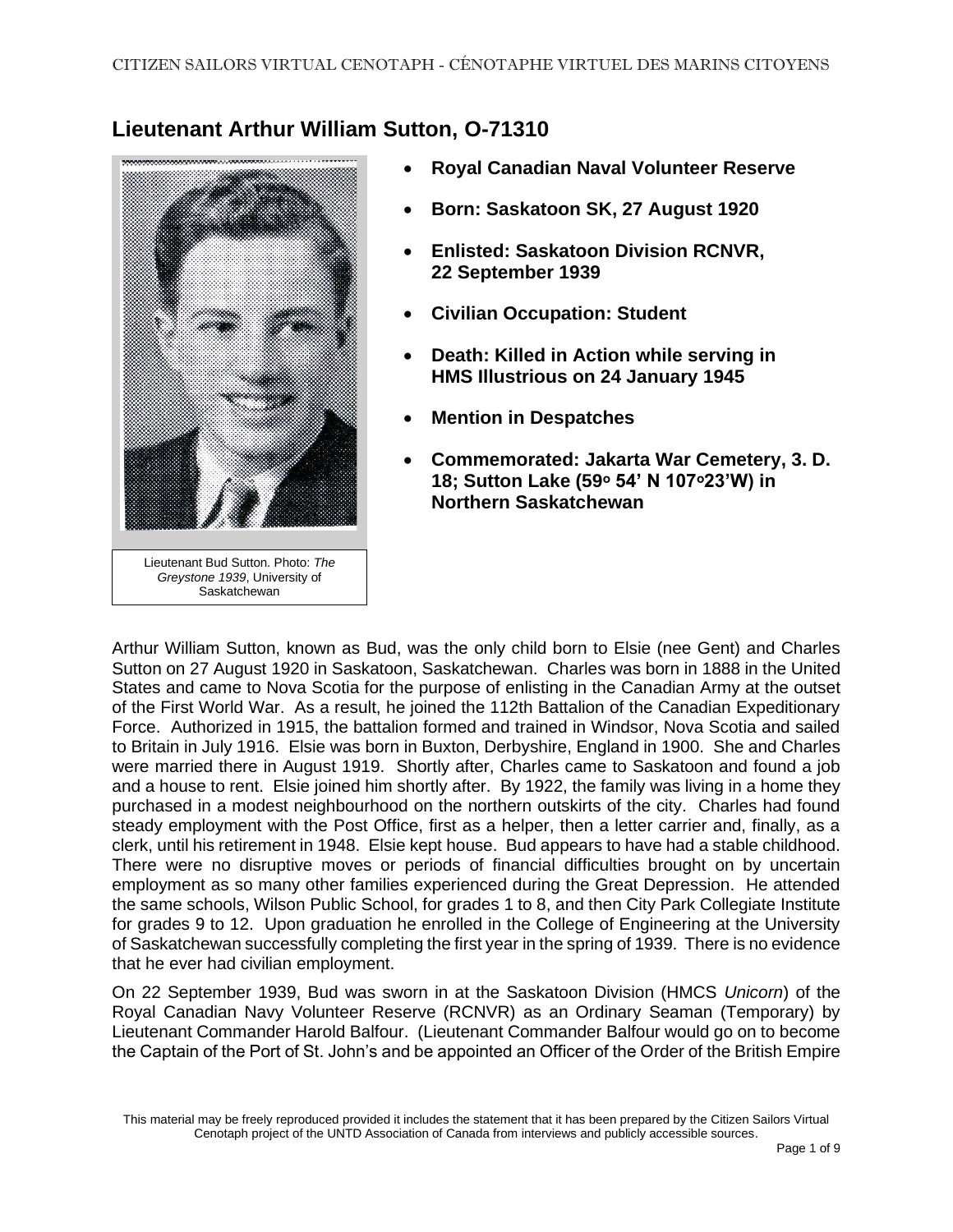for his service). Upon enrollment Bud was single, 5 feet 11 ¾ inches tall and weighed 142 pounds. He had brown hair, brown eyes and a fair complexion and was in excellent condition.

Bud remained in *Unicorn* until 3 August 1940. At this early point in the War the Navy had not yet established centralized training establishments to any great extent. During that time Bud attended to appointments and took some training on "Divisional Strength". He passed the Educational Test 1 in November making him eligible for promotion to Petty Officer; completed the "Disciplinary Course" and studied Wireless & Telephony resulting in his reclassification to Ordinary Telegraphist. He also expressed an interest in being commissioned into the Executive Branch (the equivalent of the present-day Naval Warfare Officer classification). A report written by *Unicorn*'s Commanding Officer in that regard stated that "(Bud) has full educational qualifications which includes…Differential and Integral Calculus…and trigonometry. General-Very good appearance-neat and clean, learns fast…He is very keen about the opportunity to qualify as an Executive Officer…"

On 4 August Bud was drafted to HMCS *Naden* in Esquimalt, British Columbia. Within days that draft was cancelled, and Bud found himself on a train headed for Halifax, Nova Scotia and HMCS *Stadacona*. His application for commissioning had been accepted. In *Stadacona* he was further interviewed and medically examined. As a result of this process, his application for officer training was accepted but modified. Instead of pursuing a commission as an Executive Officer in the Royal Canadian Naval Volunteer Reserve, Bud was approved to pursue a commission in the Fleet Air Arm and serve on loan in the Royal Navy. By mid-September Bud was in HMS *Raleigh*, the Royal Navy's shore establishment in Torpoint, Cornwall which served as a basic training and new entry training facility.

On completion on 5 January 1941, Bud was promoted to Acting Leading Airman and drafted to HMS *St. Vincent* in Gosport, Hampshire. There he completed ten weeks at the Initial Training School with courses covering such topics as academics, basic air navigation, meteorology, principles of flight, engineering, and Morse code. Because it was a naval establishment such courses as fire-fighting/damage control, ship recognition and seamanship were also included. The Royal Navy took great pains to emphasize that the Fleet Air Arm was just one branch of the Navy: in the words of aviation historian Stuart Soward, "One aim of *St Vincent* was to instill in all Royal Navy aircrew the over-riding doctrine that an airman is first and last a seaman."

About ten weeks later Bud was drafted to RAF Luton No. 14 Elementary Flying Training School (EFTS) in Bedfordshire for about eight weeks of training which included about 50 hours of flying time in a de Havilland Tiger Moth aircraft. In the course he learned basic manoeuvring — taking

off, horizontal flight, approach and landing with engine on or off, and simple aerobatics. An EFTS student pilot was expected to go solo around the eight-to-ten-hour mark of dual instruction.

In the spring of 1941 Bud was drafted to No. 31 Service Flying Training School (SFTS) operated by the Royal Air Force near Kingston, Ontario. SFTS courses provided advanced pilot training over a period of from 16 to 19 weeks leading the qualifying student to receive his wings. No. 31 SFTS at this early stage of the War was burdened with the Fairey Battle T as its principal training aircraft. They were totally

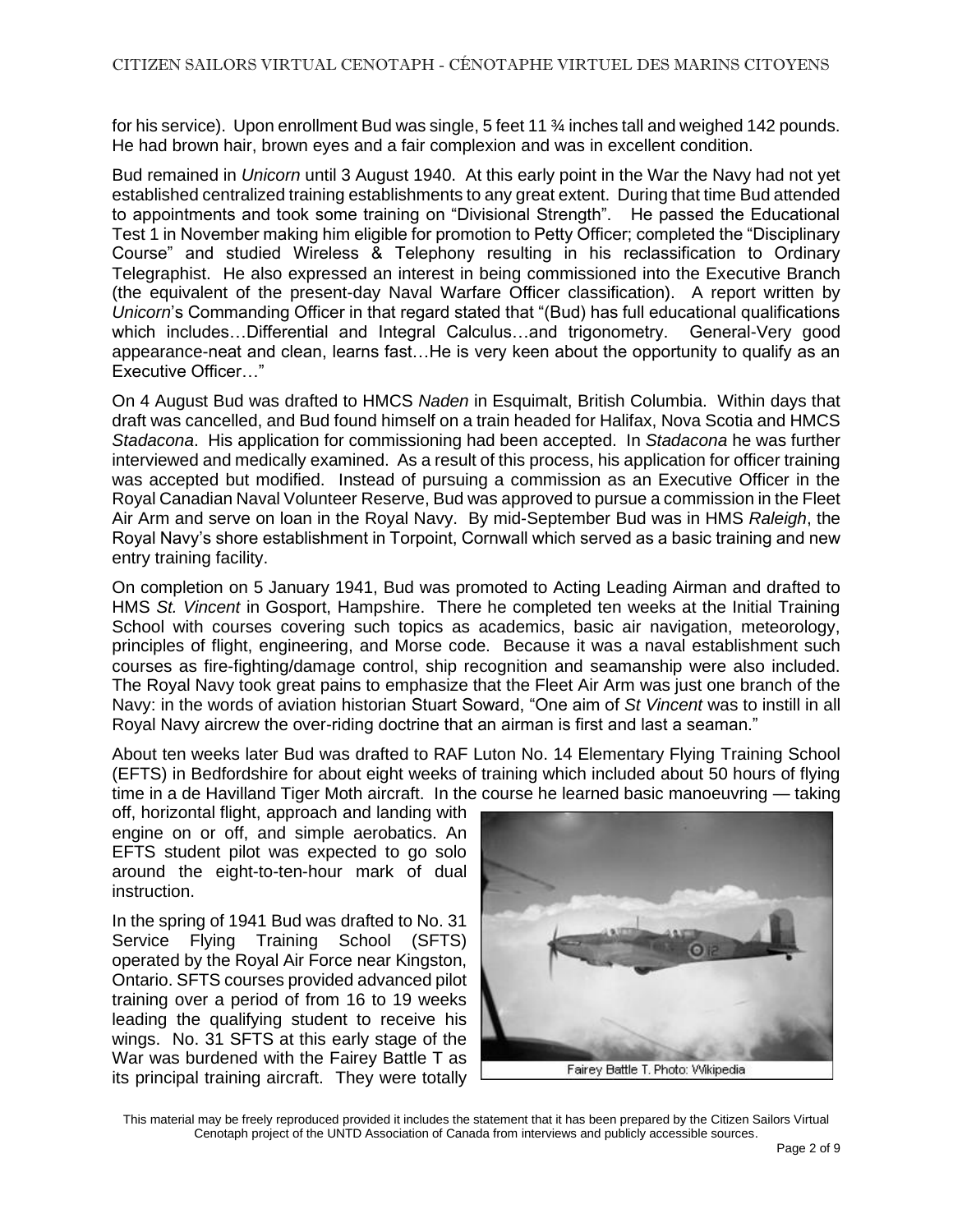unsuitable for the purpose. They had been designed as a light bomber in the mid-1930s with great expectations. However, in the early stages of the War they were driven from the skies by the Luftwaffe and, subsequently, placed in the training role. (The Fairey T had dual controls and was used for pilot training while the other models were used for air gunnery and bomb aimer training as well as towing targets.)

Regardless of the model, they presented the pilot with blind spots below and ahead, and behind, their engines and brakes were unreliable, their flying characteristics were inherently unforgiving, and there was a severe shortage of spare parts. The school's Commanding Officer reported in March 1941 that serviceable aircraft totaled: 39 Battles and 6 Yales; unserviceable: 51 Battles and 2 Yales. As well, trainees flooded the school in large numbers placing further demand on aircraft time. As a result, the target of 16 to 19 weeks training time to complete the course became elusive. Nevertheless, Bud graduated on 5 October 1941 and was commissioned as a Sub-Lieutenant, RCNVR, effective 31 December 1940.

Following graduation from Service Flying Training School Bud was administratively posted to HMS *Daedalus*, also known as RNAS Lee-on-Solent in Hampshire and ordered to report to the Royal Navy Barracks there on arrival in the United Kingdom.

Given that he was likely entitled to leave and would certainly need to wait for a trans-Atlantic passage, Bud did not arrive in the United Kingdom until late November. On 1 December 1941, Bud arrived via *Daedalus* at HMS *Heron* housed at the Royal Naval Air Station Yeovilton, a few miles north of [Yeovilt](https://en.wikipedia.org/wiki/Yeovil)on, [Somerset](https://en.wikipedia.org/wiki/Somerset) and was enrolled in the Naval Air Fighter School. The station accommodated aerial gunnery and part of one of the runways was painted to simulate the flight deck for Aerodrome Dummy Deck Landing (ADDL) training. Bud remained at Yeovilton until 9 March 1942.

On 10 March Bud was appointed to HMS *Kestrel l*ocated on Royal Naval Air Station Worthy Down near Winchester, Hampshire. There he joined 757 Squadron which was designated as the Telegraphist Air Gunner Training Squadron. The squadron provided pilots and Blackburn Skua aircraft for the purpose. The Skua had been withdrawn for front-line service but given its rear gun turret, was ideally suited for aerial gunnery training. Bud left Worthy Down on 7 May 1942.

Bud's next appointment from 8 May to 23 September 1942 was to Royal Naval Air Station Afrikander located on the extreme southwest tip of Africa near Simonstown, South Africa. In July the station became HMS *Malagas*. One of *Malagas*' roles was the formation and work-up of



Grumman F4F Martlet squadrons. Bud undertook training on the Martlet which, at the time, was an advanced fighter aircraft, thus preparing him for his next appointment.

Bud travelled about 2,500 miles northeast of Simonstown to Royal Naval Air Station MacKinnon Road (HMS *Kipanga*) near Mombasa, Kenya, East Africa to his next appointment commencing on 24 September 1943. There he joined 795 Squadron which operated F4F Martlets and was referred to as a second line "fleet fighter pool squadron." Its purpose was to maintain the proficiency of newly trained fighter pilots until either new first line squadrons were formed or positions on existing

first line squadrons became vacant as a result of attrition.

This material may be freely reproduced provided it includes the statement that it has been prepared by the Citizen Sailors Virtual Cenotaph project of the UNTD Association of Canada from interviews and publicly accessible sources.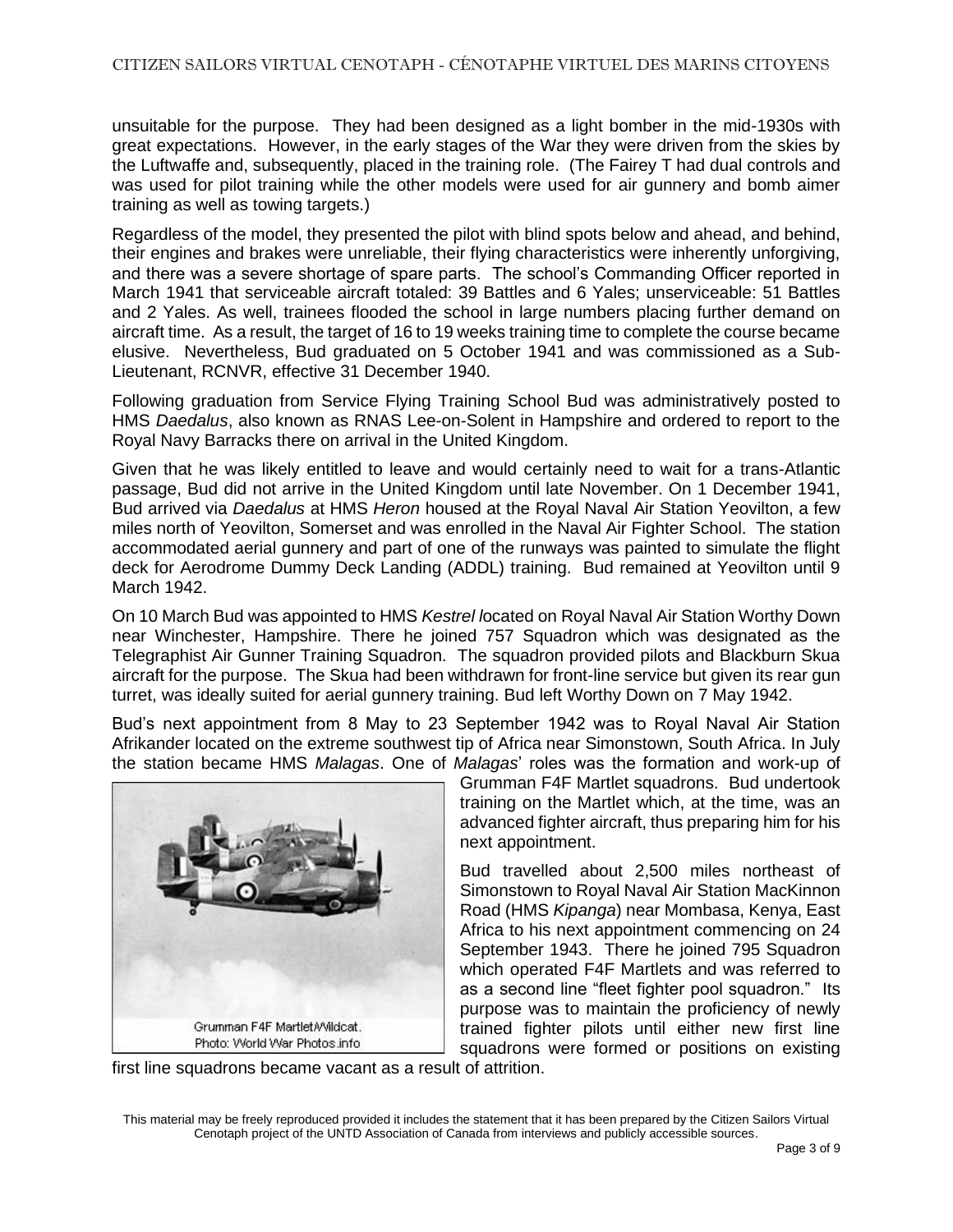The F4F was referred to as the Martlet by the Royal Navy and the Wildcat by the United States Navy. Eventually, as joint operations between the two navies became common, the name Martlet was dropped. The rugged single seat fighter was first introduced into the Royal Navy in 1942. The Wildcat continued to be built throughout the remainder of the War to serve on [escort carriers,](https://en.wikipedia.org/wiki/Escort_aircraft_carrier) where larger and heavier aircraft like the Hellcat and Corsair were not ideal. By 1945 about 1,200 had been acquired by the Royal Navy.

Bud remained in Kenya until 5 February 1943 when the loan agreement which covered his service in the Royal Navy expired and he returned to Canada. In three-and-one-half years he had served in eleven establishments on three continents in both hemispheres.

He arrived in Halifax on 1 March and was promoted to Lieutenant on 5 March 1943. He then went on leave until 5 May when he was again loaned to the Royal Navy. Via a number of administrative steps, Bud was posted to 1830 Squadron, a front-line squadron, being formed at US Naval Air Station Quonset Point, Rhode Island in early June.

The purpose of 1830 Squadron's presence in Quonset Point was to take delivery of and receive training on the new Corsair FU4 Mk1 fighter - ten of which were initially issued. The Royal Navy planned to use them on aircraft carriers. Because of the FU4s' idiosyncrasies, the United States Navy (USN) initially was not convinced of their suitability for carrier use and issued them to United States Marine Corps squadrons operating from land bases only.

To explain the USN's reluctance, let's examine in a very general way how a World War Two



shoulder of LSO and aircraft. Arrestor wire visible at foot of LSO. Photo: Wikipedia

aircraft carrier borne fighter aircraft landed on board. The aircraft was fitted with an arrestor hook on the underside of the aircraft. This apparatus was primarily a long metal rod-up to 6 feet long. The forward end of the rod was attached to the aircraft on a swivel and a hook was attached to the after end. When deployed by the pilot the after end of the rod rotated down and away from the fuselage to about a 45–85-degree angle. It was maintained in that position by either compressed air or hydraulics. The aircraft carrier had four to eight arrestor wires or cables strung across the flight deck toward

the after area at about twenty-foot intervals. Each was connected to a mechanism which paid out the wire under tension when caught by the arrestor hook thus rapidly decelerating the aircraft to a stop. When landing, the pilot approached the carrier from astern with flaps, landing gear, and arrestor hook down and the nose up with enough power to keep the aircraft from stalling. This manoeuvrer was performed by the pilot taking visual signals from the Landing Signal Officer (LSO) – a pilot himself- stationed on the port side of the flight deck near the arrestor wires using brightly coloured paddles to pass signals conveying altitude, attitude and speed corrections to the pilot. Once the aircraft was nearly over the arrestor wires the LSO signaled to the pilot to cut power and the aircraft rapidly sank to the deck and hooked a cable.

The F4U Corsair initially had serious problems related to carrier landings. The first was visibility. The Corsair's cockpit was so far back in its fuselage that it was difficult for the pilot to see the LSO' s signals. This was solved in a number of ways. The "birdcage" mullioned canopy was replaced with a frameless clear "bubble." The additional head room allowed the pilot's seat to be raised by eight inches. The cowling flaps at the top of the cowling were permanently closed to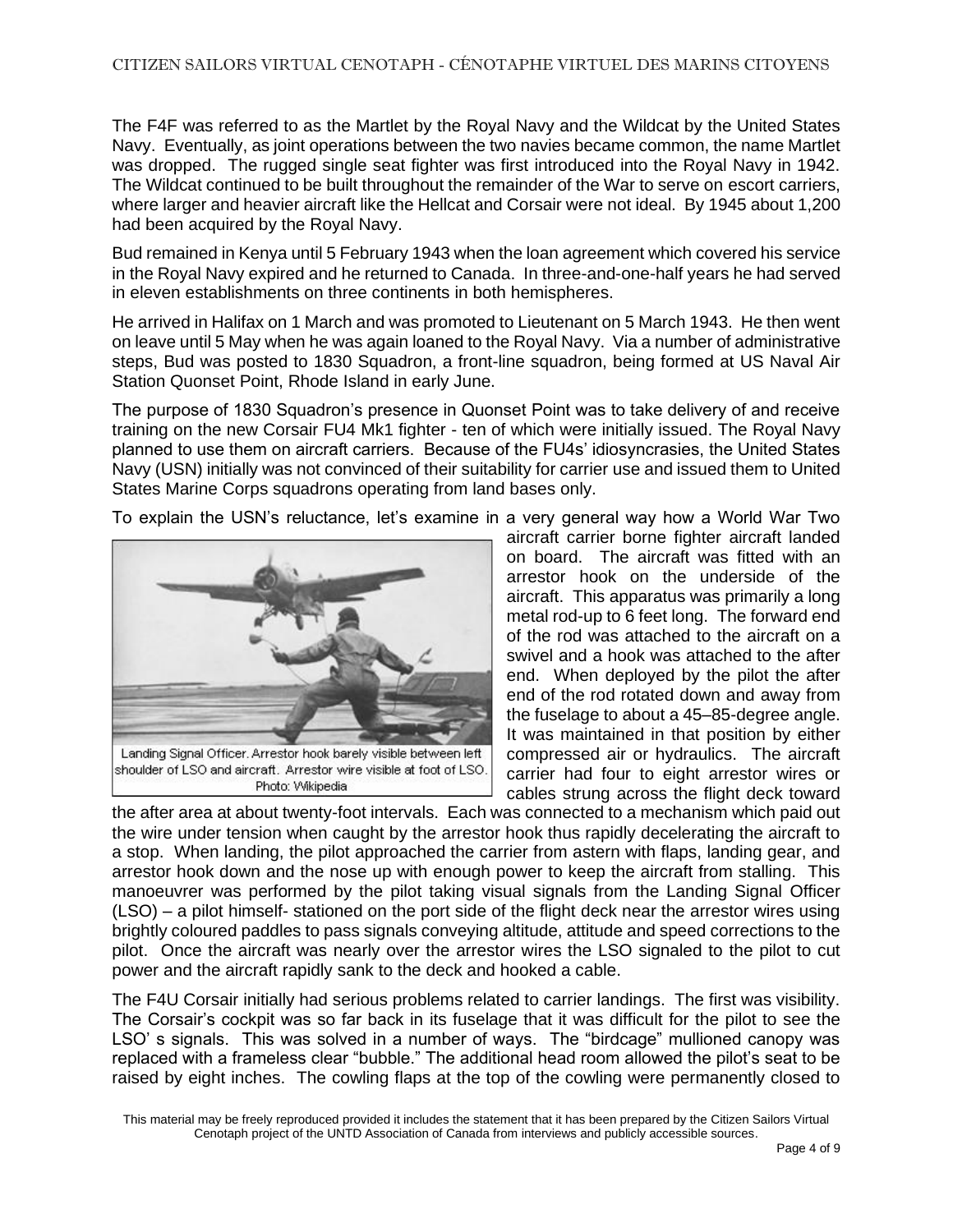deflect oil and exhaust away from the windscreen. But most importantly the practice of approaching the aircraft carrier used by the Royal Navy was universally adopted. This involved approaching the carrier in a shallow ninety-degree left-hand turn commending some distance off the aircraft carrier's port quarter. The bank involved in the turn allowed the pilot to keep the carrier's deck and the LSO in view over the dipped left wing until the last few seconds before touch down.

The second problem was the tendency of the left wing to stall as the air speed bled off during the final stages of the approach. This caused the Corsair to roll abruptly to port. Ramming the throttle



forward in an attempt to regain speed exacerbated the problem. The sudden torque unleashed from the fighter's powerful R-2800 engine and its 13-foot, 4-inch propeller promptly flipped the aircraft onto its back. The solution was to diminish the airflow over the starboard wing causing the Corsair's wings to lose lift simultaneously and symmetrically. This was accomplished by affixing a simple triangular spoiler about six inches long and three inches wide to the leading edge of the starboard wing.

The third issue was the bounce produced by the landing gear's oleos - similar to very large automotive shock absorbers. When the Corsair rapidly sank to the deck, the oleos fully

telescoped then quickly extended causing the aircraft to bounce back and up like on a pogo stick and bound over the arrestor wires out of control. This was solved by the installation of a valve in each oleo to dampen the air pressure thus reducing the bounce.

And finally, the last 8 inches of the wings were clipped so that the Corsair would fit in the hangar deck of Royal Navy aircraft carriers. This change in wingspan brought with it the unexpected bonus of an improved sink rate and partially eliminating the tendency of the aircraft to float during the final stage of landing. When the power was cut the Corsair now obediently dropped to the flight deck with its wings level.

The purpose of describing the idiosyncrasies of the early Corsairs is to demonstrate what Bud Sutton was faced with as a member of 1830 Squadron – one of the first Fleet Air Arm squadrons to be equipped with the aircraft.

Once settled at Quonset Point under the command of Lieutenant. Commander D. B. M. Fiddes, DSO RN, the Squadron began training in earnest. As well, Bud was named Senior Pilot. This largely involved a range of duties aimed at preserving the proficiency, morale, and discipline of junior pilots. Flying training included navigation exercises, low flying, formation flying and combat tactics, Aerodrome Dummy Deck Landing (ADDL) training and night flying. During this period accidents took their toll. Engine failure resulted in one crash. The pilot was uninjured. Three other accidents resulted in the loss of the pilots. In one of those incidents the aircraft crashed on take-off into a bomb storage site. The ensuing fire killed the pilot and injured 21 other personnel responding to the fire.

In August, Corsair Mark II aircraft were issued replacing the original Mark 1 before the Squadron moved to US Naval Air Station Brunswick, Maine on 21 September to continue their training. On completion they flew to Norfolk, Virginia to board the escort aircraft carrier, HMS *Slinger*, for

This material may be freely reproduced provided it includes the statement that it has been prepared by the Citizen Sailors Virtual Cenotaph project of the UNTD Association of Canada from interviews and publicly accessible sources.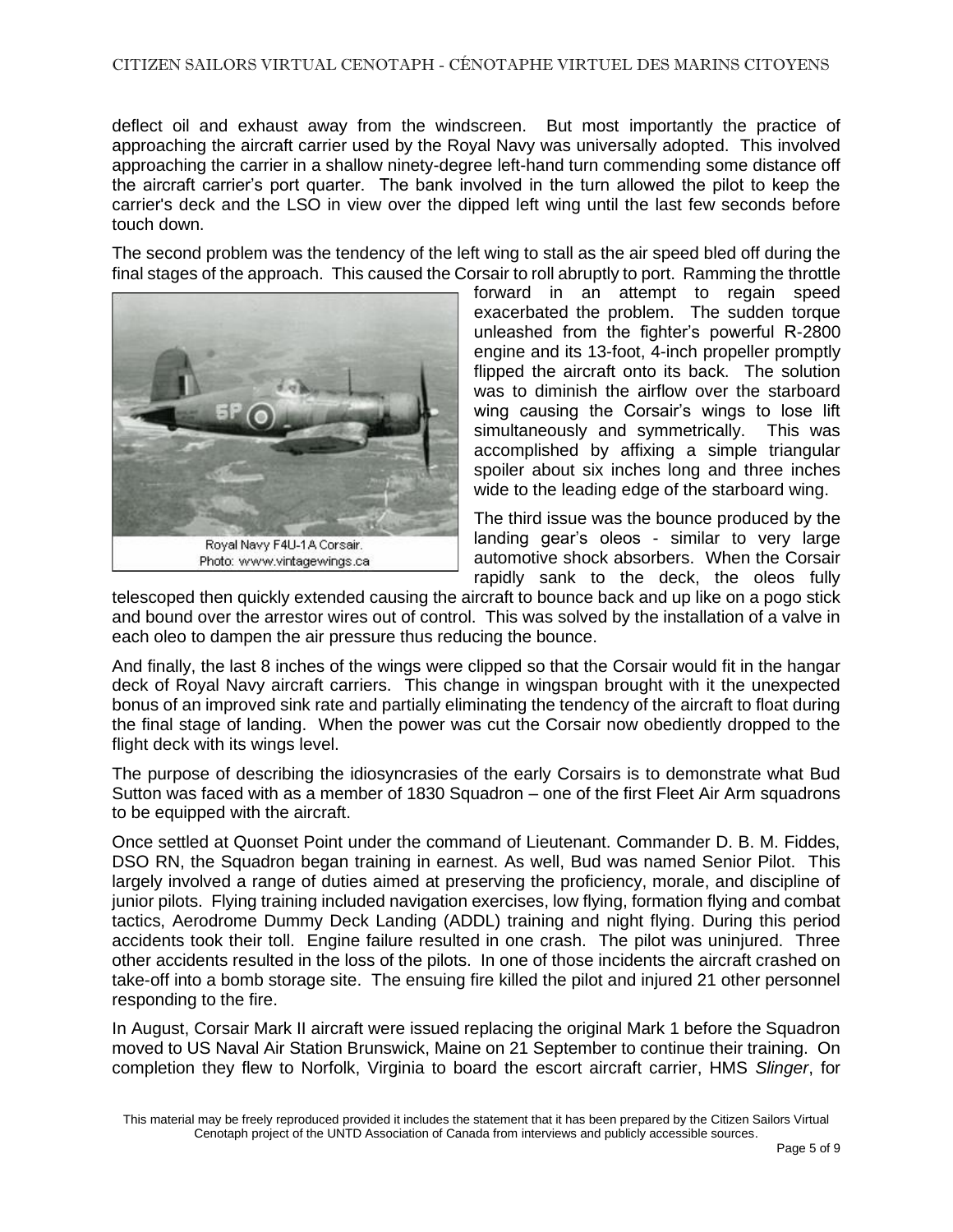passage to Belfast, Northern Ireland in convoy. (The Squadron's aircraft together with forty-four others were slung onboard by crane.)

On 3 November, 1830, 1831, and 1833 squadron flew from Belfast to RNAS Stretton (HMS *Blackcap*) in Lancastershire where they formed the new 15th Naval Fighter Wing (15 Wing) for service in the Fleet Carrier HMS *Illustrious*. 1831 Squadron was disbanded, and its personnel and equipment divided between 1830 and 1833. As a result, each squadron had now 14 aircraft.

1830 flew out to join HMS *Illustrious* on 9 December, while 1833 moved temporarily to HMS *Landrail* in Argyllshire. Researchers point out that it is unclear whether or when 1830 and1833 pilots undertook any deck landing training (DLT) which was normally carried out while in the United States using the training carrier USS *Charger* in the Chesapeake Bay area. Perhaps as a result of this omission, flying onto *Illustrious* resulted in four crashes and one fatality – the fatality being Lieutenant Commander Fiddes, the Commanding Officer. Bud did not escape. He missed the arrestor wires and collided with the island. (See photo).



After sorting themselves out, the remaining 10 aircraft were flown ashore to *Landrail* on 20 December, re-embarking three days later after receiving replacement aircraft and aircrew. In the interim 1833 squadron pilots were given Deck Landing Training prior to joining *Illustrious* without incident also on 23 December 1943.

HMS *Illustrious* with 15 Wing finally safely embarked with other squadrons sailed from the Clyde on 29 December 1943 to join the Eastern Fleet in the Pacific Ocean. Proceeding via the Suez



Photo: history.fandom.com/wiki/HMS\_lllustrious\_(87)

Canal *Illustrious* was the senior ship of a task force that eventually consisted of the maintenance aircraft carrier, HMS *Unicorn*, two battleships, one battlecruiser, and seven destroyers

*Illustrious* arrived in Trincomalee, Ceylon (now Sri Lanka) on 29 January 1944. 15 Wing flew ashore to nearby RN Air Section China Bay which would become the Wing's usual home away from home when not embarked in *Illustrious*.

Over the next twelve months *Illustrious*, with Bud embarked, accompanied by an assortment of ships from Australia, France, the Netherlands, New Zealand, and the United States as well as

three additional Royal Navy Fleet aircraft carriers and their screening forces, operated together in various combinations in eleven major operations against the enemy spread over about 1 million square miles. Most operations involved targets on the Japanese occupied Indonesian Islands of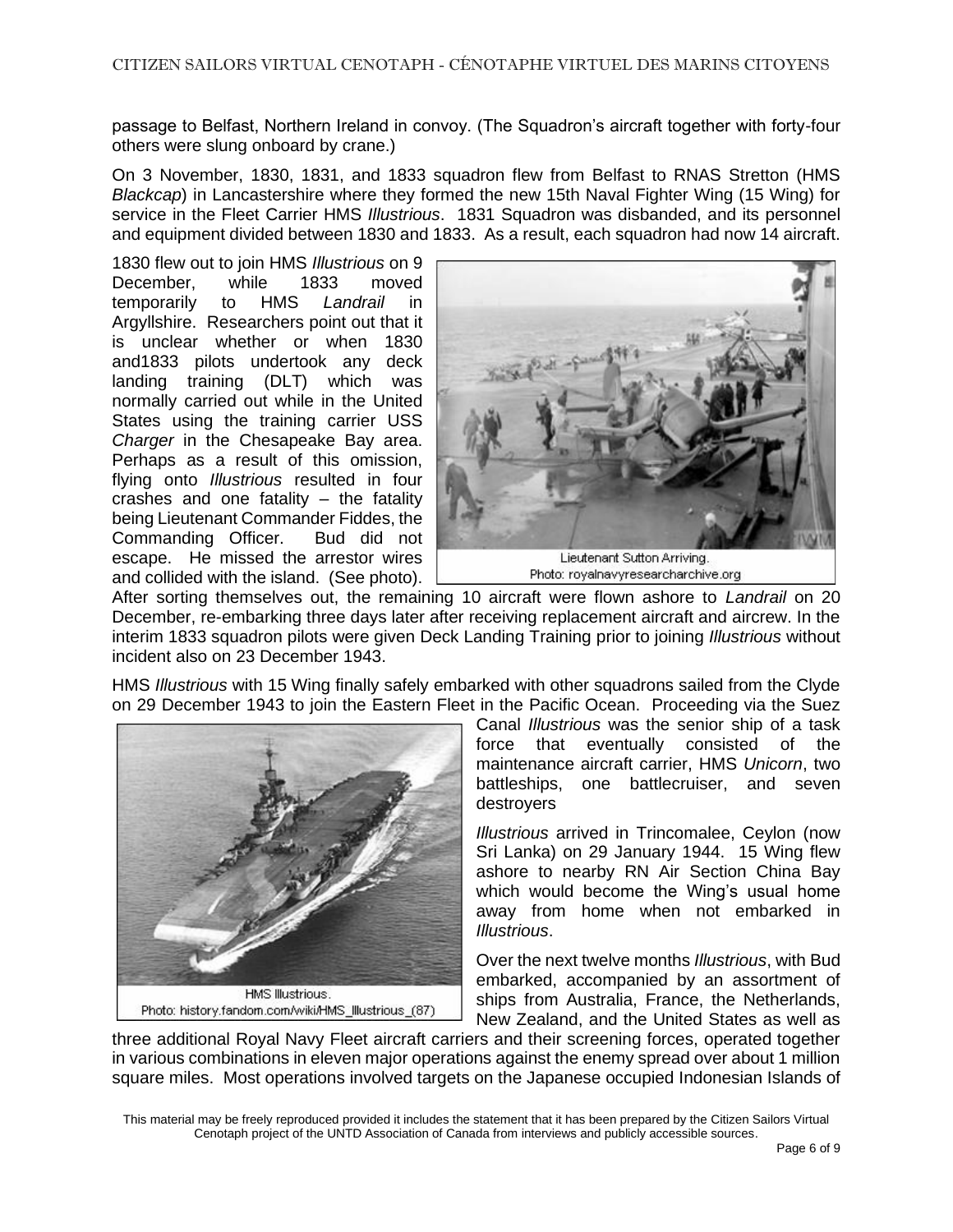Sumatra and Java. (Indonesia was also referred to as the Dutch East Indies before 1949). The apparent operational tempo was even more pronounced when one takes into account the threemonth refit *Illustrious* underwent from August to October in Simonstown, South Africa.

Of these operations two have particular significance to Bud's story. The first was Operation CRIMSON 22-27 July 1944. This operation involved naval bombardment and aerial strikes on Japanese airfields and naval installations near the Indonesian cities of Sabang, Lhoknga and Kutaraja on the Island of Sumatra. Carrier aircraft suppressed the airfields and provided air cover for the bombarding force. Together HM Ships *Illustrious* and *Victorious* launched 96 aircraft over the course of the morning of 25 July. Bud and his wingman engaged a Japanese A6M Zero fighter aircraft and shot it down. For his actions Bud was mentioned in dispatches:

"*For outstanding courage, skill and determination in pressing home a successful attack on the Japanese airbase at Sabang."*

The second was Operation MERIDIAN (organized into phases I and II). The objective of MERIDIAN I was the destruction of the major Pladjoe oil refining facilities near the city of Palembang on southern Sumatra Island in Indonesia together with three Japanese air bases at Palembang itself, and nearby Lembak, and Talegbetoetoe. The purpose of these airfields was to protect Pladjoe and they needed to be neutralized first. The oil refining facilities produced 75% of the aviation gasoline used by the Japanese armed forces.

The task force assembled to conduct the operation consisting of the four Fleet aircraft carriers HM Ships *Illustrious, Indefatigable, Indominable*, and *Victorious* together with their screening force sailed from Trincomalee on 16 January 1945. Delayed by bad weather the task force reached its flying off position about 200 miles from the target area and commenced launching 140 aircraft on 24 January.

Bud's task was to strafe the airfield at Talegbetoetoe. Usually, one strafing run was conducted on a target. A second was more dangerous because anti-aircraft gunners have had time to refine their marksmanship. Bud pressed on for a third run. This time his Corsair was hit but remained airborne until it struck a hangar destroying it and numerous Japanese aircraft stored inside. Bud was killed.

As a result of his actions, Bud was recommended for the Victoria Cross. When reviewing a nomination for the Victoria Cross the panel members were required to assure themselves that the nominee went into a situation with the knowledge it was dangerous — and went ahead anyway. In Bud's case it could not be determined if Bud was alive after his aircraft was hit. It was possible that momentum, rather than Bud's inputs, simply carried the aircraft into the hangar. So, because they *"could not be assured that the action was deliberate,"* the panel turned down the recommendation and no alternative acknowledgment was awarded.

Lieutenant Robert Hampton Gray, who a few months later would be involved in a similar situation and be awarded the Victoria Cross posthumously, wrote to his parents saying:

*"I know you will be sorry to hear that Bud Sutton, my friend from Saskatoon, has been killed in action. I have been looking forward to seeing him for a long time now, but I was too late. He died very gallantly. How I cannot tell you, but you might like to write his family. He was an only child, and I cannot think how badly they will feel about it."*

Lieutenant Gray's empathy towards Bud's parents was prescient. After a number of letters between the Suttons and the Naval Secretary were exchanged concerning Bud's fate and whereabouts, Elsie Sutton wrote on 5 November 1945:

This material may be freely reproduced provided it includes the statement that it has been prepared by the Citizen Sailors Virtual Cenotaph project of the UNTD Association of Canada from interviews and publicly accessible sources.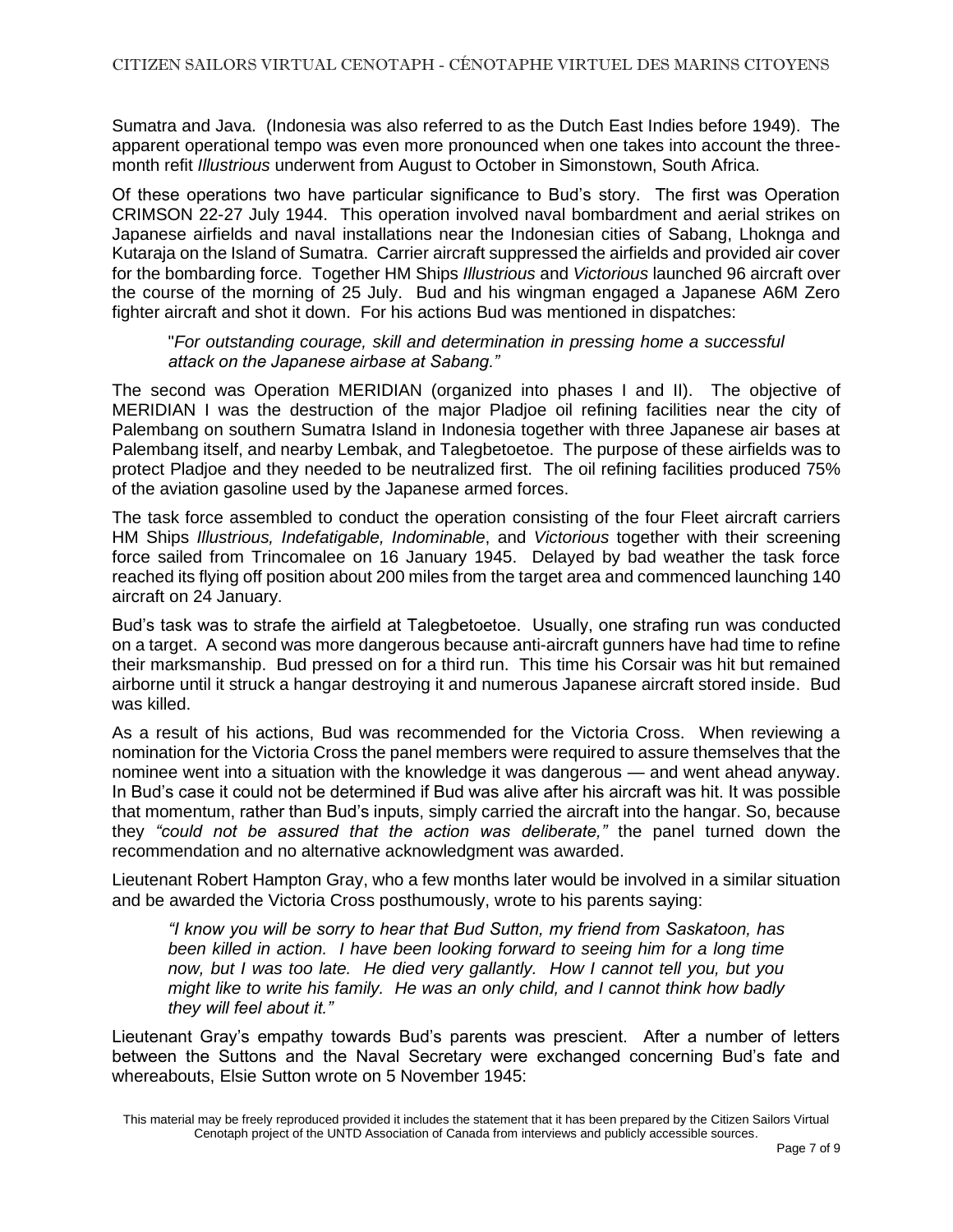*"his (Bud's) father and I are being as brave as possible under the circumstances…our home has been extremely empty since the sad news arrived. It will be a more satisfying relief if you can find out anything at all about him".*

It was not until a letter was received from the War Office, London, dated 13 July 1950, stating that Bud's remains were located in the Palembang Dutch War Cemetery, did Elsie and William know for certain what had become of their son. His remains were later interred for the final time in the Jakarta War Cemetery, Jakarta, Indonesia. Additionally, Sutton Lake (59° 54' N 107°23'W) in Northern Saskatchewan is named in his memory.

For his service, Lieutenant (P) Arthur William (Bud) Sutton was awarded the 1939-45 Star, the Africa Star, the Pacific Star, the Canadian Volunteer Service Medal and Clasp, and the War Medal, and he was Mentioned in Dispatches. His mother, Mrs. Elsie Sutton, was awarded the Memorial Cross.

## **Prepared By:**

John Dalzell, Capt(N) (retired), Commanding Officer HMCS UNICORN 1983- 88 & Citizen Sailors Virtual Cenotaph Research Team.

## **Sources:**

- Commonwealth War Graves Commission record for Lieutenant (P) Arthur William Sutton
- Library and Archives Canada Service Record for Lieutenant (P) Arthur William Sutton
- Canadian Virtual War Memorial Profile page for Lieutenant (P) Arthur William Sutton
- Saskatchewan Virtual War Memorial Profile page for Lieutenant (P) Arthur William **Sutton**
- Saskatoon Public Library (2021). Henderson City Directories. Retrieved February 14, 2022 from https://saskatoonlibrary.ca/collections/local-history/henderson/
- Library and Archives Canada 1916, 1921, 1926 Census
- Wartime Heritage Association. 112th Battalion-World War 1. Retrieved 15 February, 2022 from http://wartimeheritage.com/storyarchive1/story\_112th\_yar\_ww1.htm
- Harvards Above. The British Commonwealth Air Training System. Retrieved 15 February, 2022 from https://www.harvardsabove.ca/the-british-commonwealth-airtraining-plan/
- Royal Naval Air Squadrons. Retrieved 12 February, 2022 from http://www.royalnavyresearcharchive.org.uk/SQUADRONS/Index.htmn.htm
- Wikipedia (March 27, 2022). Grumman F4F Wildcat. Retrieved March 27 2022 from https://en.wikipedia.org/wiki/Grumman\_F4F\_Wildcat
- Wikipedia (March 27, 2022). Vought F4U Corsair. Retrieved March 27 2022 from https://en.wikipedia.org/wiki/Vought\_F4U\_Corsair